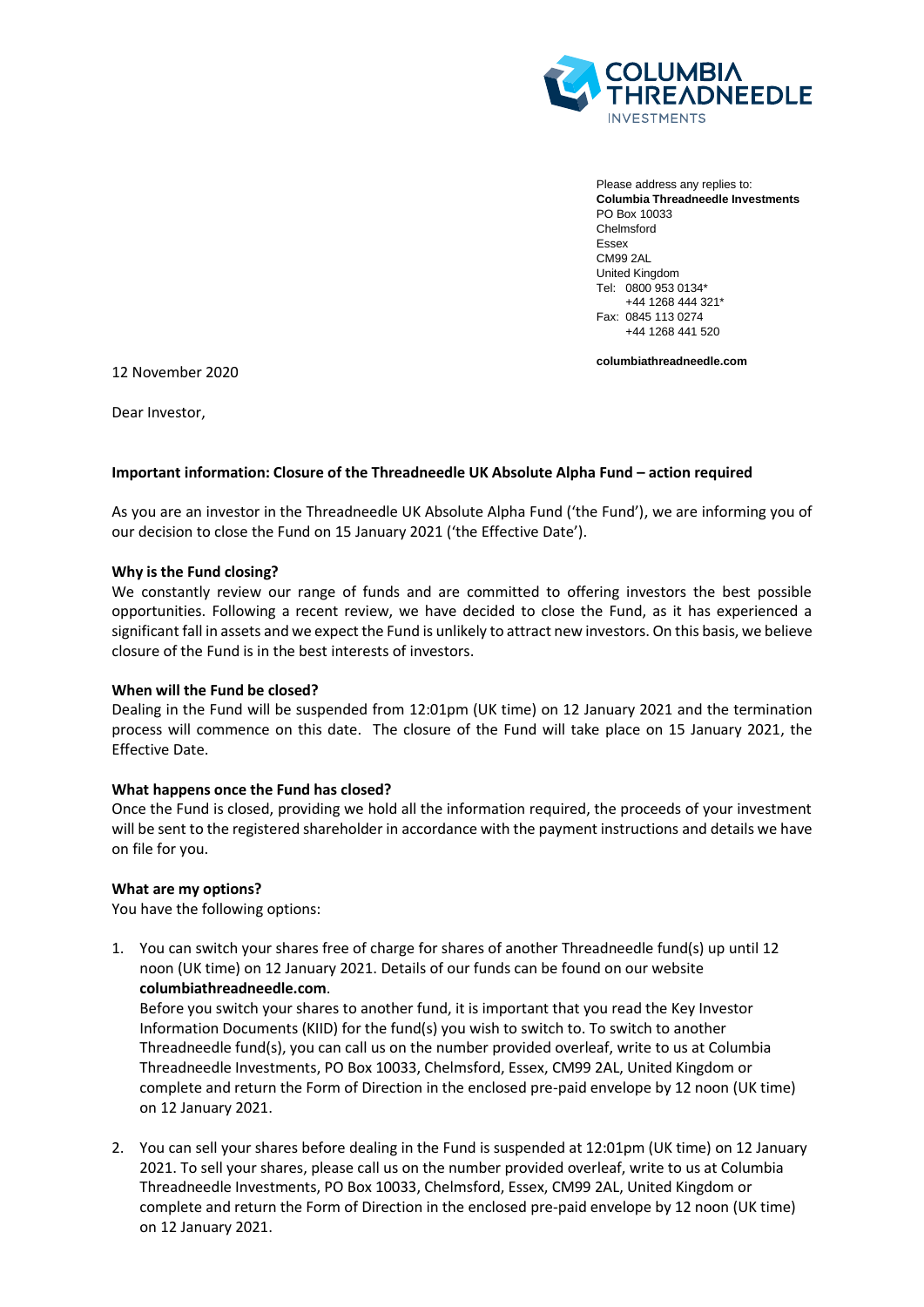## 3. You can take no action. Your shares will be redeemed, and the proceeds sent to you.

**Please note, in order to switch your shares into shares of another Threadneedle fund(s) before dealing in the Fund is suspended, we must receive your instruction via phone or mail; or your Form of Direction to switch; before 12 noon (UK time) on 12 January 2021. Any instructions received after this time will not be accepted, and we will sell your shares and send you the proceeds instead.**

If you are unclear about which option to choose, please speak to a financial adviser. If we do not receive your instruction by 12 noon (UK time) on 12 January 2021, we will sell your shares on the Effective Date and send the proceeds to you as soon as possible after the closure of the Fund.

### **I hold the Fund in an ISA. What options do I have?**

If you want to keep your investment in an ISA, you have the following options:

- 1. Switch your ISA investment free of charge into another Threadneedle fund(s) (excluding our Luxembourg SICAV range and the Threadneedle Sterling Short-Term Money Market Fund) by calling the below number or writing to us at Columbia Threadneedle Investments, PO Box 10033, Chelmsford, Essex, CM99 2AL, United Kingdom before 12 noon (UK time) on 12 January 2021.
- 2. Transfer your ISA investment to another ISA manager. To do so you will need to complete an ISA transfer form and send it to your new ISA manager, who will then contact us to complete the transfer. Please note that ISA transfers can take around 30 days to complete, so you need to ensure you allow enough time for your ISA manager to complete the transfer.

#### **Are there any tax implications?**

There may be tax implications depending on your individual circumstances. We are unable to provide tax advice and we therefore suggest that you seek advice from your tax adviser about any potential tax implications before you take any action.

#### **What do I need to do?**

Please let us know what action you would like to take by 12 noon (UK time) on 12 January 2021. If you decide to take no action, your shares will be sold on the Effective Date and the proceeds sent to you.

#### **Further information**

To find out more, please visit **columbiathreadneedle.com/changes** 

**If you are unclear about the contents of this letter, or have any further questions, please contact us. For UK investors please call us on 0800 953 0134\*. For investors outside the UK, please call +44 1268 444 321\*.** Our team is available from 8:00am to 6:00pm, Monday to Friday (UK time). Please note that we are unable to provide financial or tax advice.

If you are unsure about your investment you should speak to a financial adviser. If you are based in the UK, you can find one in your area by visiting www.unbiased.co.uk – please note we do not endorse the advisers on the site.

 $M_{\rm L}$ 

Dei McLaughlin Head of EMEA Client Services Columbia Threadneedle Investments

\*Calls may be recorded.

Threadneedle Investment Services Limited (TISL) Registered No. 3701768. Authorised and regulated by the Financial Conduct Authority. Registered in England and Wales. Registered office: Cannon Place, 78 Cannon Street, London EC4N 6AG. United Kingdom.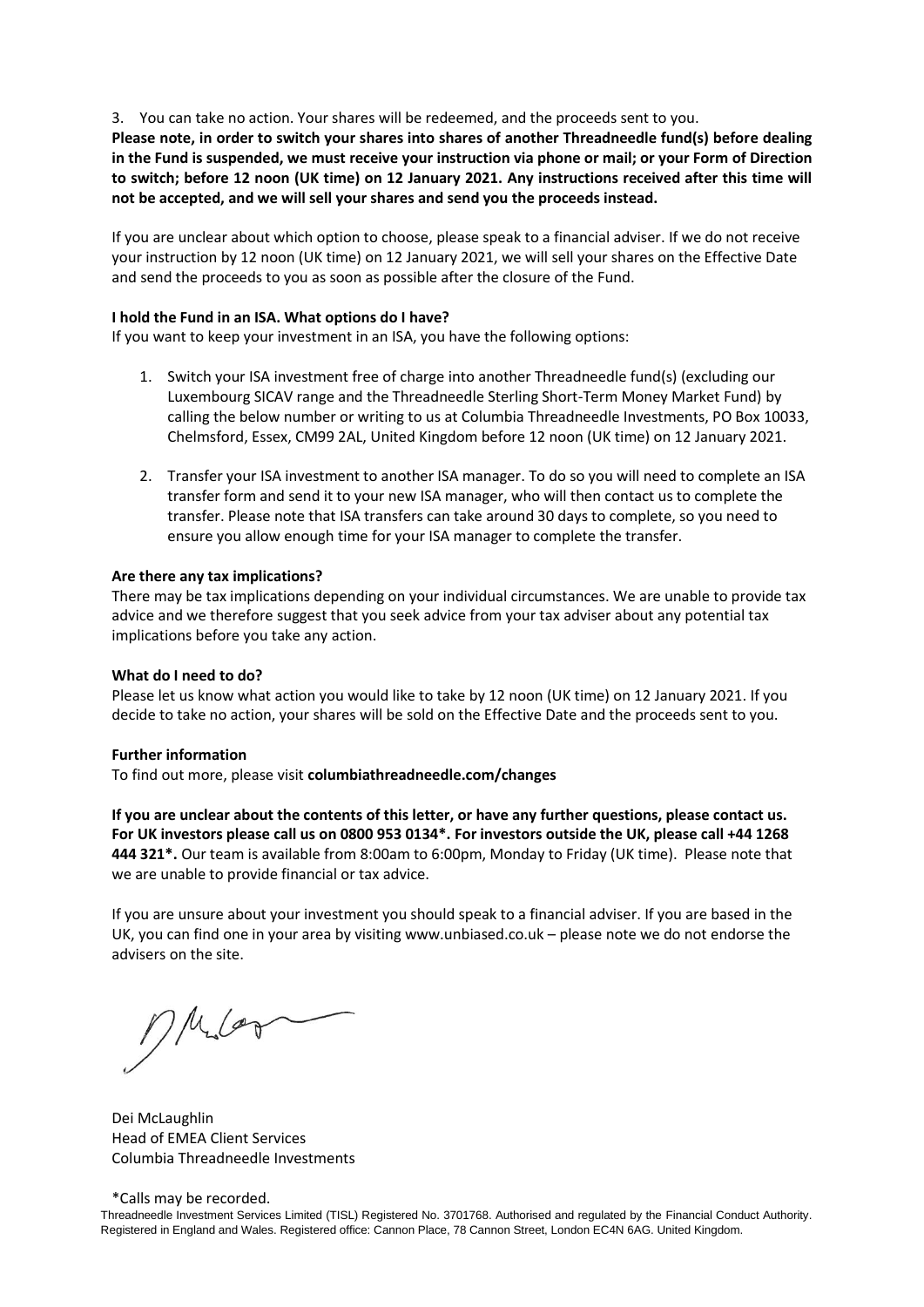# FORM OF DIRECTION

To: Threadneedle Investment Services Limited, as Authorised Corporate Director of Threadneedle Specialist Investment Funds ICVC

|         | First holder | Second holder |
|---------|--------------|---------------|
| I/We    |              |               |
| (Name)  |              |               |
| Address |              |               |
|         |              |               |
|         |              |               |
| Account |              |               |
| number  |              |               |

*Please indicate your choice by ticking the box.*

[  $\Box$  **Option 1:** Accept the switch offer as described in the letter to investors in the Threadneedle UK Absolute Alpha Fund dated 12 January 2021 and authorise Threadneedle Investment Services Limited to switch my/our existing holdings in the Fund (and any future regular savers installments into the Fund) to:

| <b>ISIN</b>  | % Split  |
|--------------|----------|
|              |          |
|              |          |
|              |          |
| <b>Total</b> | 100%     |
|              | <br><br> |

Please insert the full name of the chosen fund(s) and the % split.